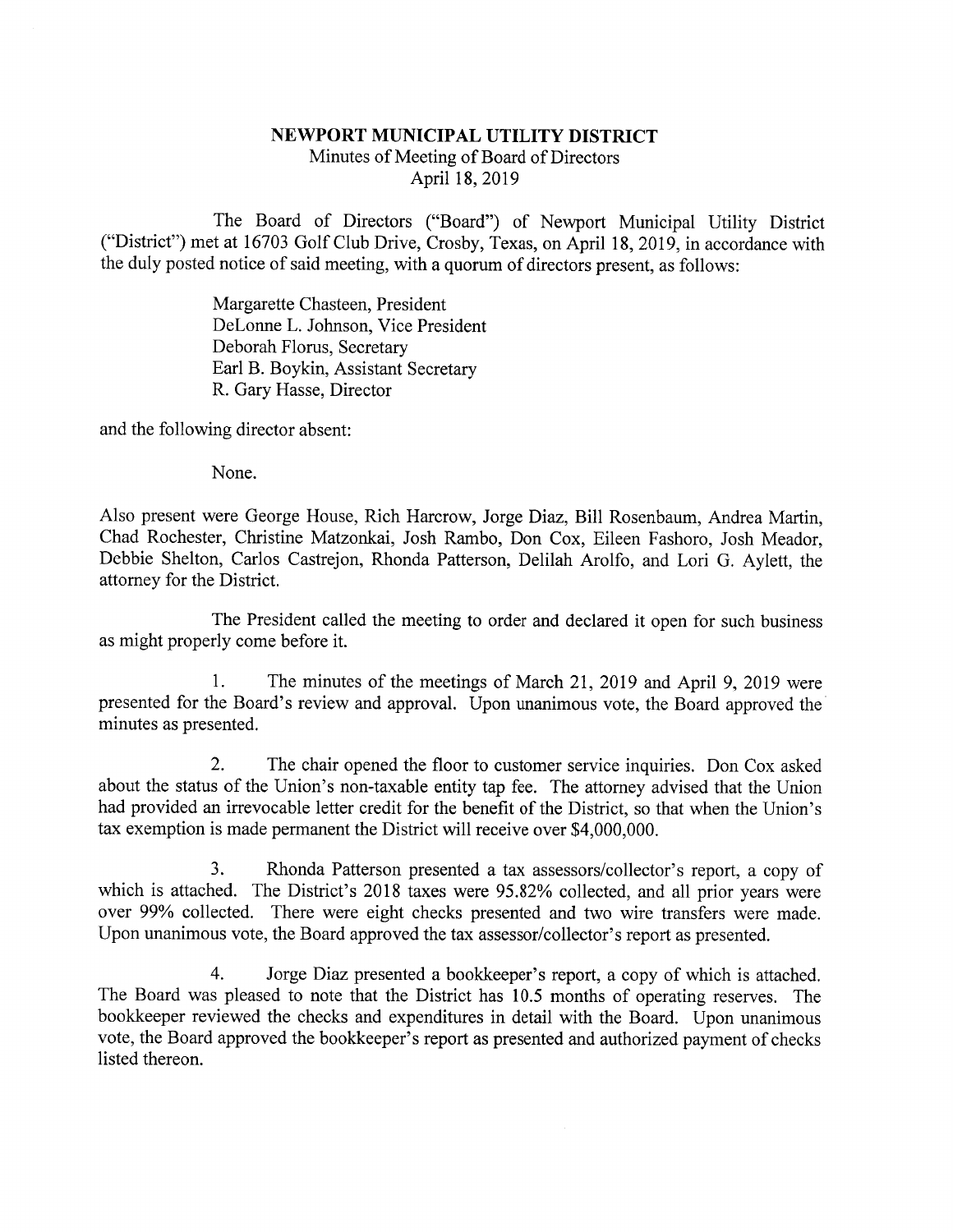5. Josh Rambo presented the audit report of McCall Gibson Swedlund and Barfoot, PLLC for the District's fiscal year ended December 31, 2018. He stated that his firm was providing a clean or unmodified opinion. The District general fund at the end of the fiscal year. The District had 75% of next year's debt service in the debt service fund. The fund balance increased by \$1,144,540. The Board reviewed the management discussion and analysis and the auditor's letter in detail. Upon unanimous vote, the Board approved the audit and authorized its filing as required by law.

6. There was presented the attached Resolution Affirming Review of Investment Policy, Strategies and Objectives and the list of approved brokers/dealers. The attorney noted that according to the Public Funds Investment Act, the District is annually required to review its investment policy to assure its compliance with Texas law. The attorney recommended no revisions to the investment policy, and the auditor's report noted no deficiencies with respect to how the District's investments are handled. The Board also reviewed a list of brokers/dealers to be authorized to engage in investment transactions with the District. Upon unanimous vote, the Board adopted the Resolution and brokers/dealers list as presented.

7. The Board considered review of the District's investments for compliance with Senate Bill 253. The attorney reminded the Board that Senate Bill 253 prohibits the District from investing with entities that support terrorist organizations. The District's investment officer, Jorge Diaz, must periodically review a list of such entities that will be prepared by the Texas Comptroller of Public Accounts and made available on their website. The Board authorized the investment officer to perform periodic reviews to confirm compliance with Senate Bill 253.

8. Lori Aylett discussed the continuing disclosure filing with regard to the District's bonds. Pursuant to Bond Orders previously adopted, the District is required to annually update certain material information, including

9. The Board considered the requirement to file a HB 1378 (Chapter 140, Texas Local Government Code) Annual Local Debt Report. The attorney noted that the District seconded and unanimously carried, the Board voted unanimously to authorize the attorney to make the required Annual Local Debt Report filing.

10. The chair called for developers' reports. Chad Rochester noted that Sections 6 and 10 clearing and grubbing are complete. The contractor needs to chip and haul off the debris piles. On the behalf of the District, the developer opened bids for water, sewer and drainage construction two weeks ago. The developer chose to reject the bids and the project will be re-bid.

Carlos Castrejon reported on the development efforts of Lennar. Section 7 Partial Replat 1 is substantially complete as of yesterday. Lennar has had nine sales year-to-date. On Section 7 Partial Replat 3, Lennar's engineer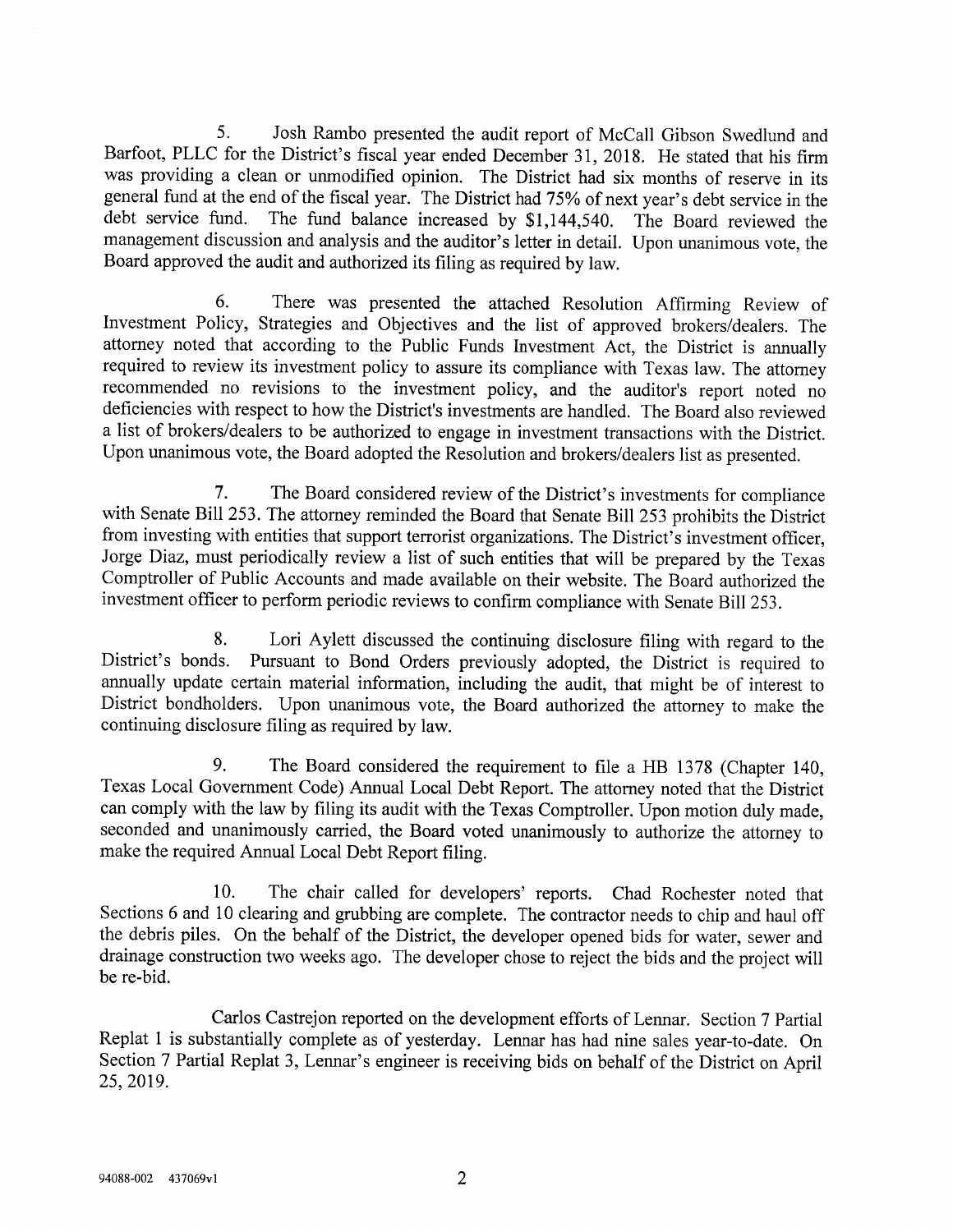Eileen Fashoro reported on the development efforts of Rampart. They have recorded a replat of Section 4 Partial Replat 3, sometimes known as the Chart Drive replat. The lots in this area will be 60-feet wide by 1 88-feet deep. The developer is also replatting three lots further down on Chart. There is some interest in the commercial property on FM 2100, and the District's engineer will be contacted.

11. The Board discussed the status of the Section 9 detention pond. Chad Rochester noted that Monarch Civil was the contractor for construction of that section and the detention pond. Toward the end of the project, the contractor went out of business and did not complete the punch list. Chad Rochester has been dealing with the bonding company, and the process has been long and difficult. Chad Rochester committed that he will fix the punch list issues. He did note that he had hired a contractor to regrade and hydromulch the area. Director Johnson went over the deficiencies in some detail with Mr. Rochester. The Board noted that they will not accept permanent conveyance of or maintain the detention pond until the District's engineer certifies it is complete and has been constructed in compliance with all specifications. In addition, the Board requested that paved access be provided to all ponds for ease in maintaining. The Board requested that Environmental Allies give the District a new budget for pond maintenance, and the operator will follow up with them.

12. The Board considered a request from Rochester development to use fill dirt from the District's sewage treatment plant. Chad Rochester noted that he brought this request to the Board because he had been told that there was a pile of fill dirt at the sewage treatment site that was not in use by the District and was in the way of operations. The engineer noted that he had not had an opportunity to look at the fill dirt, to see if it could be of use to the District. Likewise, the developer had not looked at the dirt to see if it was the appropriate fill dirt for his project. The engineer and operator agreed to discuss the request in more detail. In the meantime, the developer will go on to the site and look at the fill dirt to see if he is still interested. After discussion, the Board agreed to table the matter to give all parties the opportunity to review.

13. The Board received a report from Chad Rochester regarding a development and request for utility commitments and reimbursement contract for a proposed 7.5 acre patio home project on Golf Club Drive. Mr. Rochester prepared a value comparison for the Board's consideration showing that the price per square foot on homes in Newport Place was actually greater than the price per square foot of homes in Newport Court. Mr. Rochester did acknowledge that Rochester Enterprises will not be using LGI for future projects. He made a presentation to the Board regarding the proposed patio home project which would be comprised of approximately 37 lots. The average width of the lots was 40-feet with a depth of 110-feet. The property owners association would maintain the pond. K. Hovnanian is interested in building. The developer anticipates average home value of \$225,000 per home and a cost of development of approximately \$450,000. Mr. Ro reimbursement agreement at the next meeting. Mr. Rochester noted that he understood that the reimbursement agreement would be subject to a future successful bond issue. Director Johnson apprised the Board that he had met with Mr. Rochester to discuss and gather more information about development and long term values of housing.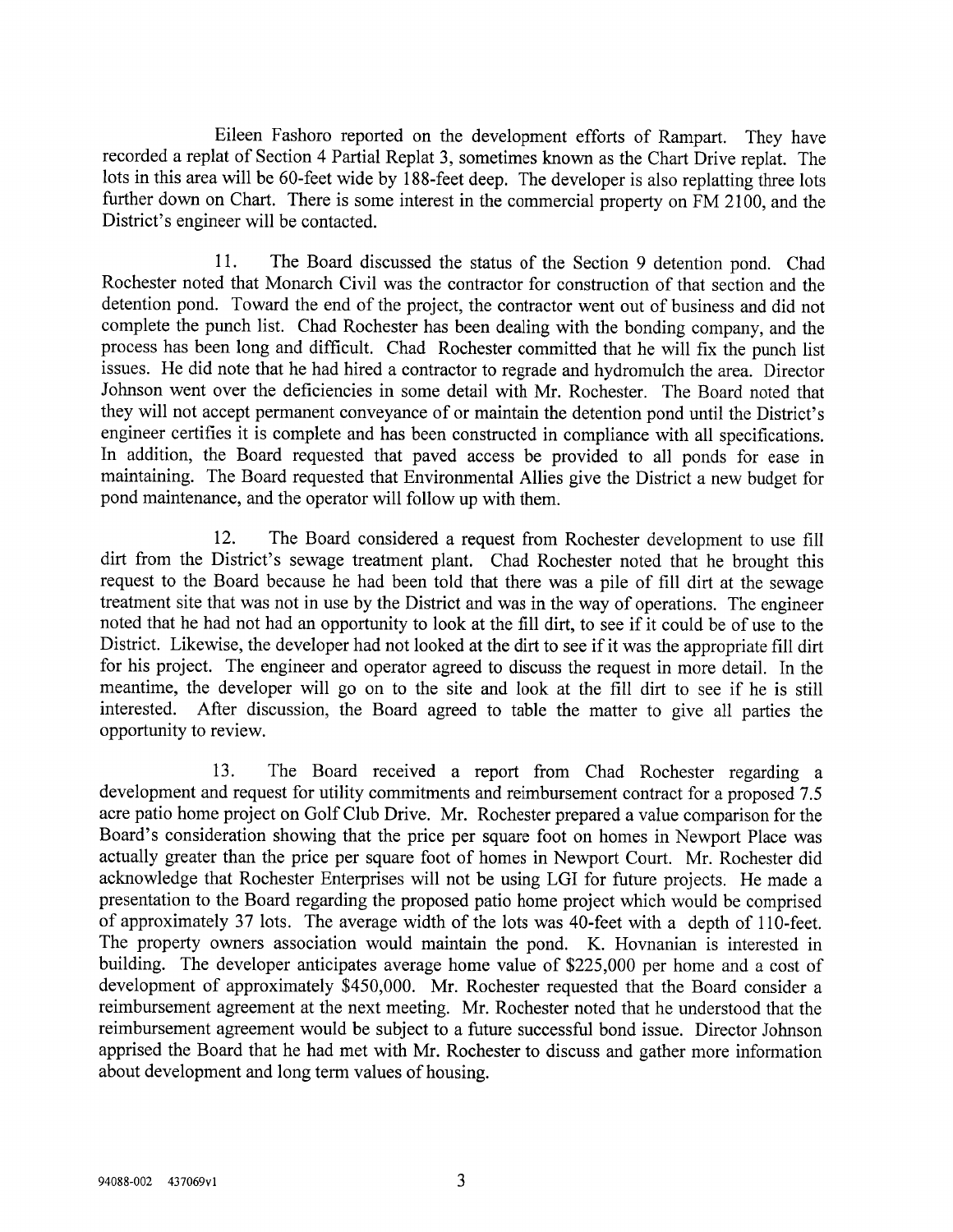14. The Board reviewed an offer of sale for Lot 54, Block 8, Newport Section 6. Josh Meador approached the Board and offered \$3,000 for this vacant lot located at 17611 Typhoon Way. Mr. Meador stated that he lived at 17607 Typhoon Way. The purpose of his purchase of the lot would be to maintain it and increase the size of his yard. The lot has been deemed unbuildable, which was why the developer had given it to the District. It is adjacent to one of the District's trails, and Mr. Meador noted that people use the lot for a cut-through, which he would like to stop. Director Hasse noted that he did not like the idea of losing any wooded area. Other Board members stated that they did not have enough information to evaluate the proposal and wished to look at the lot. Accordingly, the Board tabled consideration of the proposal until the next meeting.

15. The Board reviewed an operations report, a copy of which is attached. The District accounted for 99% of the water produced, and the operator reviewed completed and pending items in some detail with the Board. The wastewater treatment plant had 1.3 inches of rain and operated with no violations. Rich Harcrow discussed District work.

Andrea Martin presented the billing and collections report, a copy of which is attached. Total current billing was \$309,042.18, while total current payments were \$307,443.41. The current arrears as of today's meeting total

The Board reviewed the report of Aggressive Waste which indicated no yellow tags and no missed pick-ups. The operator indicated that they had received 13 separate complaints regarding missed collections and late pick-ups. Several residents have complained on social media about the late pick-ups, the appearance garbage trucks, and related matters. The of the contract. The attorney had not received any reply to the correspondence. The operator noted that she would like better communication from the garbage contractor. Often times, the operator does not know that collections are late until residents begin calling their office. The Board instructed the attorney to put consideration of the garbage contract on the next agenda. Upon unanimous vote, the Board approved all operations, and billing and collections reports.

16. The Board reviewed the parks and recreational facilities report, a copy of which is attached. The District has 827 key fobs in operation, indicating that many residents use the parks. The operator presented some quotes for splash pads and covers for the Board's review. Delilah Arolfo noted that the operator has to turn away people from events at Port 0'Call Park because of the heavy demand. The splash pad is what makes this park more attractive. The District's parks have been in operation for some years now, and the Board is in a<br>better position to know what is being used and what is not. In the operator's opinion, the District<br>should have more water f Director Hasse noted that he would like to see more sidewalks. The attorney noted that the Commission rules were specific about the circumstances under which bond proceeds can be used<br>for sidewalks, and she will check those rules and provide the Board with advice. The operator is<br>continuing to get quotes for var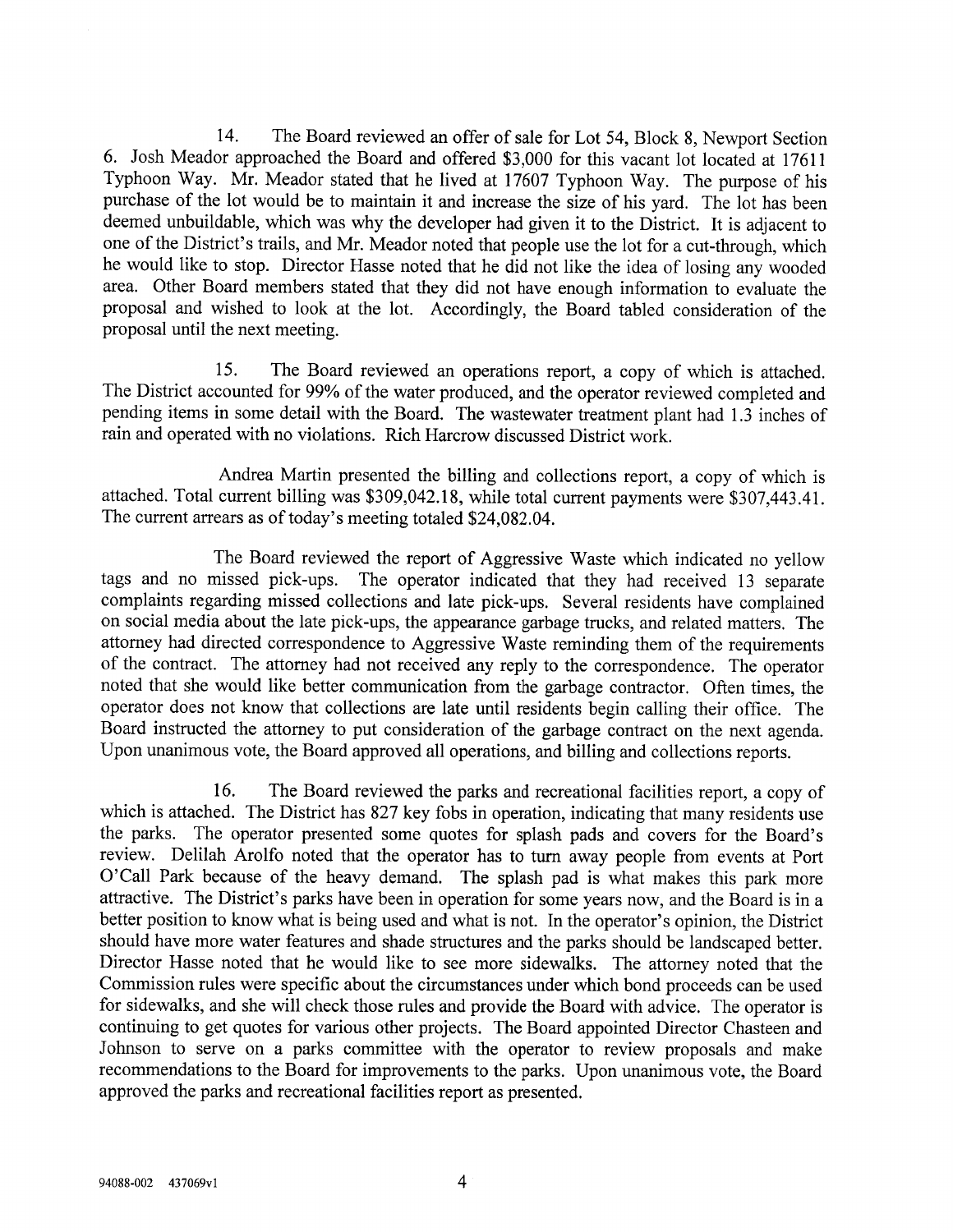17. Bill Rosenbaum presented an engineer's report, a copy of which is attached. The engineer presented a previously approved change order for the Board's signature. The engineer presented Pay Application No. 4 for the Section 7 Phase I detention and Pay Application No. 2 for Section 7 Partial Replat 1 water, sewer and drainage projects. The engineer reported receipt of a request from Hannover Estates for information on whether the District has capacity to provide sewer service for 1,100 equivalent single family connections in their development. This would equate to 350,000 gallons per day. The attorney and engineer noted that such requests were routine and required by TCEQ rules before a developer could commence with construction of its own treatment plant. Some Board members indicated interest in the possibility of serving the tract and requested information. The engineer will reach out to Hannover to ask for more information about the location of their development and the conditions under which they would be willing to be served by Newport.

Bill Rosenbaum reported that IDS wrote a letter to the City to release the plans for the emergency generator elevated platform. Mr. Rosenbaum believes that he has everything he needs from IDS for the generator project and the remaining FEMA projects. The Board discussed the remaining invoice presented by IDS that is outstanding. The Board agreed that the invoice would not be paid at this time as there was insufficient detail to support payment. Upon unanimous vote, the Board approved the pay applications and engineer's report as presented.

18. The engineer presented cost summaries for bond application report for water, sewer and drainage projects and for parks projects. The total of the cost summary for water, sewer and drainage projects was \$7,500,000 and the total for the parks projects was \$1,410,000. Upon unanimous vote, the Board approved the cost summaries and authorized the engineer to begin preparation of the bond application report.

19. The Board next considered the attached Order Amending the Drought Contingency Plan. Upon unanimous vote, the Board adopted the attached Drought Contingency Plan as presented.

20. The Board then considered the attached Order Adopting Water Conservation Plan. Upon unanimous vote, the Board adopted the Water Conservation Plan as presented.

21. The Board discussed the status of the refunding bond issue. The bonds are scheduled to close in the next few days. The preliminary approval has been received by the attorney general. The Board again congratulated Debbie Shelton on a job well done.

22. Lori Aylett presented an attorney's report and the status of various projects undertaken on the District's behalf.

23. The was presented the attached Resolution Expressing Official Intent to Reimburse Costs of Certain Capital Improvements Projects. The attorney noted that pursuant to IRS regulations, if the District intends to reimburse itself with bond proceeds for expenditures made out of the general fund, the District must express its official intent to do so by resolution. Since the Board has been contemplating installation of parks structures with general funds and